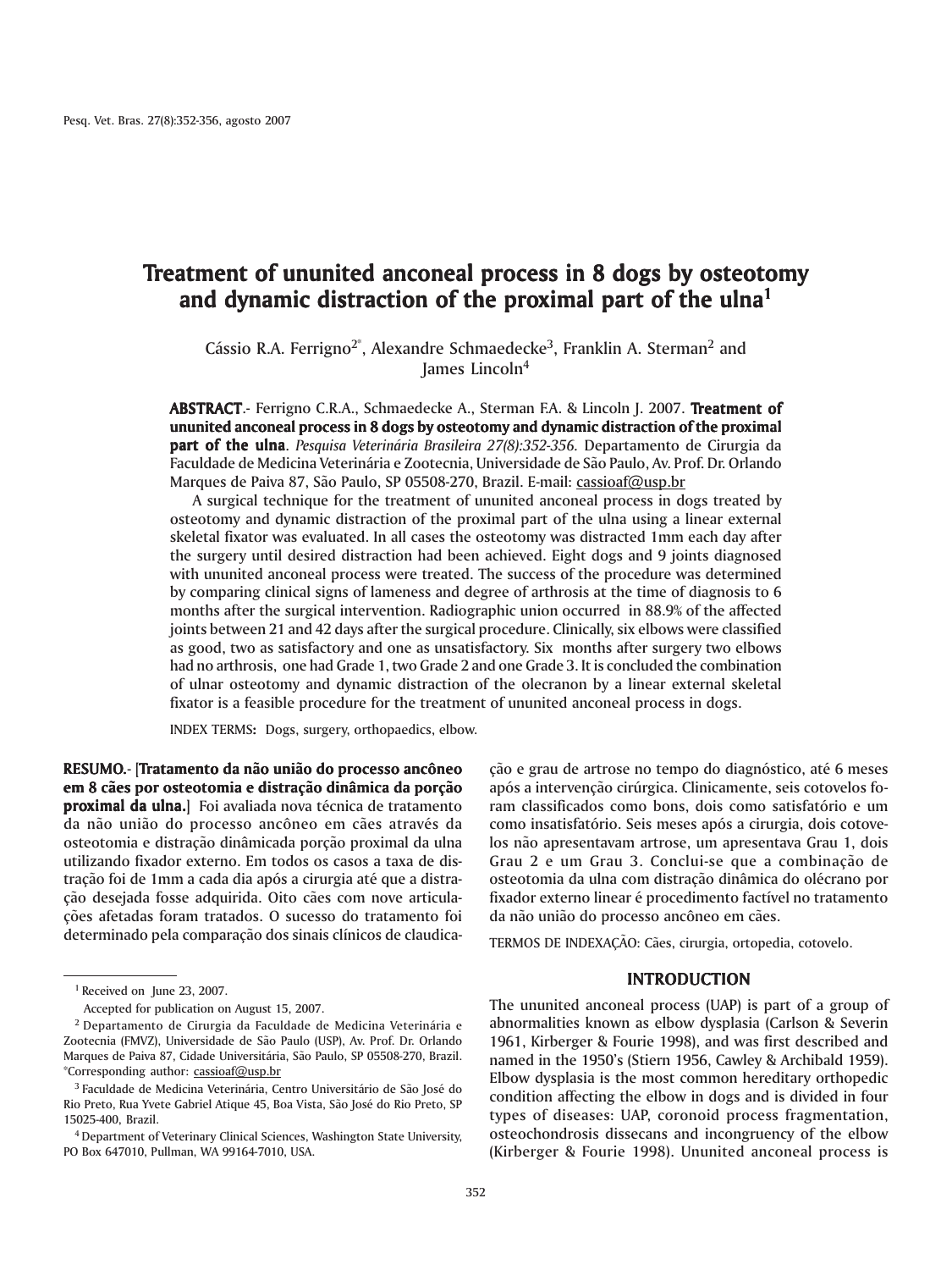defined as a lack of fusion of the anconeal process with the proximal metaphysis of the ulna in animals 20 weeks old (Mäki et al. 2000). If the anconeal process does not fuse with the ulna within 20 weeks, union will not occur spontaneously (Cross & Chambers 1997, Sjöström 1998). The ununited anconeal process can be joined to the ulna by fibrous tissue or can stay completely separate from the ulna resulting in medial to lateral instability of the anconeal process. The instability of the joint leads to irritation, deterioration and secondary degeneration of the articular surfaces of the elbow (Kirberger & Fourie 1998). The pathogenesis of the UAP is controversial (Cross & Chambers 1997, Sjöström 1998), and many mechanisms such as genetic diseases (Roy et al. 1994), nutritional deficiency, genetic disturbance of the growth hormone and trauma have been considered. None of these causes has been proven to be involved in the development of the UAP in dogs (Cross & Chambers 1997). In one study regarding the pathogenesis of UAP, evidence was found that one of the causes of this disease is disproportionate growth of the radius and the ulna (Sjöström et al. 1995, Mäki et al. 2000). If the radius grows in length relatively faster than ulna, the head of the radius will exert direct pressure on the humeral trochlea. This pressure is transferred from the humeral trochlea to the anconeal process causing distortion of the anconeal process and hindering bony union. (Fox et al. 1996, Cross & Chambers 1997, Kirberger & Fourie 1998).

Clinical signs of ununited anconeal process may become evident between 4 and 5 months of age, but may not be obvious until 8 or 9 months of age. The most common clinical signs are intermittent to persistent lameness, pain, joint effusion, crepitus during examination of the elbow joint, osteoarthritis, reduction of extension and flexion, and sometimes instability of the ununited anconeal process can be palpated (Sjöström et al. 1995, Cross & Chambers 1997). Diagnosis is by lateral radiographic views of the elbow in extension and flexion. Lack of boney union between the anconeal process and the ulna after 6 months of age is considered confirmation of the diagnosis in dogs (Cross & Chambers 1997, Sjöström 1998, Turner et al. 1998). Computerized tomography or magnetic resonance imaging can also be used to confirm the diagnosis (Reichle & Snaps 1999). Treatments described by several authors are the removal of the anconeal process (Fox et al. 1996, Meji & Hazewinkle 1996, Cross & Chambers 1997, Kirberger & Fourie 1998, Krotscheck et al. 2000, Meyer-Lindenberg 2001, Padilha Filho et al. 2002), compression of the process to the ulna by use of lag scew fixation techniques (Fox et al. 1996, Kirberger & Fourie 1998, Sjöström 1998, Krotscheck et al. 2000, Meyer-Lindenberg 2001, Padilha Filho et al. 2002), use of cerclage wire to stabilize the fragment (Lewis & Leighton 1995), and the most recent technique of proximal ulnar osteotomy (Fox et al. 1996, Meji & Hazewinkle 1996, Cross & Chambers 1997, Kirberger & Fourie 1998, Meyer-Lindenberg 2001, Padilha Filho et al, 2002, Schulz & Krotscheck 2003).

The objective of this study was to evaluate the results osteotomy of the ulna distal to the coronoid proces followed by dynamic distraction of the olecranon as a treatment for ununited anconeal process.

## MATERIALS AND METHODS

#### Criteria for selection of cases

Dogs admitted to the Veterinary Hospital of the Surgery Department, University of São Paulo, from April 2, 2002, to July 3, 2003, in which UAP was diagnosed by means of radiographic examinations were included in this study. The diagnosis of the UAP was made by cranial to caudal and flexed medial to lateral radiographic views. (Fig.1) Elbow joint incongruency in which the ulnar joint surface was distal to the radial head and degree or arthrosis were also noted as part of the radiographic study.

### Procedures

With each dog under general anesthesia and the affected limb prepared and draped for aseptic surgery, the proximal shaft of the ulna (Piermattei & Johnson 2004) was exposed and an osteotomy of the ulna using a pneumatic oscillating saw was performed distal to the coronoid process. Desmotomy of the interosseous ligament was also performed. In order to provide axial stability, an intramedullary pin was inserted retrograde in the medullary cavity of the ulna. Two Schanz pins were drilled into the distal and proximal part of the ulna adjacent to the osteotomy site to which a dynamic external fixator connecting bar was attached. The connecting bar was marked with centimeter graduation marks, and



Fig.1. Radiographic image showing non-union of the anconeal process.



Fig.2. An external skeletal fixator used for distraction.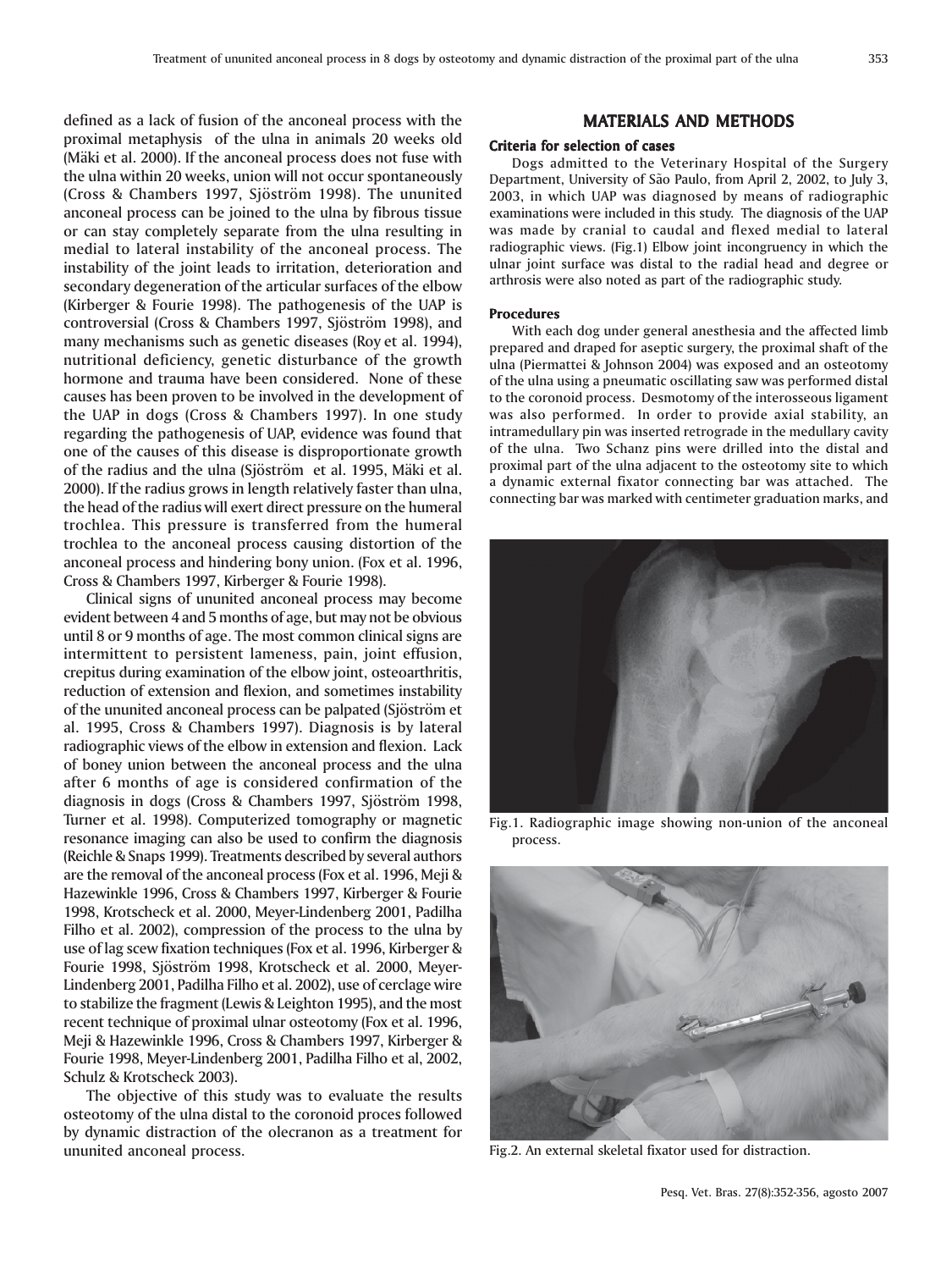

Fig.3. Radiographic image showing the fixator applied through the ulna and degree of distraction of ulnar fragments.

the osteotomy was distracted one centimeter before closure of the incison. (Figs.2 e 3) The osteotomy was distracted 1 mm/day until congruence of the ulnar and radial joint surfaces could be seen radiographically. Radiographs were taken every 7 days until congruence was obtained at which time distraction was termina-

To assess the development of the osteoarthrosis treated elbows were evaluated radiographically at 6 months. (Fig.4) Osteoarthrosis was evaluated according to parameters based on the classification of the "International elbow working group grading system" (Fox et al. 1996, Lang et al. 1998). Joints without signs of arthrosis were normal. Joints classified Grade 1 (minimum arthrosis), had one or more radiographic changes including less than 2mm osteophyte thickness on the anconeal process, head of the radius, coronoid process caudopalmar aspect of the humeral trochlea or sclerosis of the trochlear incisure. Grade 2 (moderate arthrosis), radiographic changes included osteophytes with 2-5mm of thickness in any of the areas described above. Grade 3 (severe arthrosis) included osteophytes of more than 5mm thickness, in the same locations as Grade

Evidence of successful treatment was based on clinical signs of lameness, using a previously reported lameness classification system (Lang et al 1998). Animals with fusion of the anconeal process, no lameness after exercise or evidence of pain on flexion and extension of the joint were graded good. Dogs with fusion of the anconeal process, no lameness and moderate restriction of range-of-motion due to osteoarthosis were graded satisfactory. An unsatisfactory outcome was assigned dogs without fusion of the anconeal process,

Fig.4. Radiographic image showing consolidation of the anconeal process after ulna distraction treatment.

restricted range-of-motion due to development of severe arthrosis and evidence of lameness and pain.

## RESULTS

Animals included in this study were presented with clinical signs of lameness of one or both forelimbs and, unsatisfactory response to antiinflammatory and analgesic drugs. During the orthopedic examination all dogs had joint effusion, crepitation during range-of-motion and pain on palpation and extension of the elbow.

Eight dogs were treated, 2 Labradors retrievers, 2 Brazilian Fila, 2 Saint Bernards (one with bilateral UAP), 1 Napolitan Mastiff and 1 German shepherd for a total of 9 joints. There were 2 females and 6 males with an average age of 25.77 weeks. The distance of ulnar joint surface displacement distal to the radial joint surface varied from 15 to 27mm measured by observing the position of the ulnar joint surface relative to the head of the radius and humeral condyle on the extended lateral radiographic view. Fusion of the anconeal process varied between 21 to 42 days and averaged 32.37 days. Fusion of the anconeal process did not occur in one dog. At 6 months the dogs were evaluated for success of treatment based on clinical signs. Six of the nine treated joints were considered good, two satisfactory, and one unsatisfactory. The results are tabulated in Table 1. All joints were evaluated for degree

Elbow Breed Age at surgery Sex Elbow Distraction Fusion Clinical (weeks) time results 1 Labrador retriever 20 F Right 15 mm 35 days Good 2 Saint Bernard<sup>a</sup> 26 M Right 26mm 35 days Good<br>3 F Left 24mm 35 days Good 3 Fila 32 F Left 24mm 35 days Good 4 Saint Bernarda 32 M Left 26mm 21 days Satisfactory 5 Fila 29 M Right 18mm 21 days Good 6 Mastiff 30 M Left 20mm 35 days Good 7 Labrador retriever 21 M Right 18mm 35 days Good 8 German shepherd 34 M Left 23 mm nonunion Unsatisfactory 9 Saint Bernard 40 M Left 27mm 42 days Satisfactory

Table 1. Presentation of each case studied and clinical results

a Cases 2 and 4 are the same dog.

ted.

1 and Grade 2.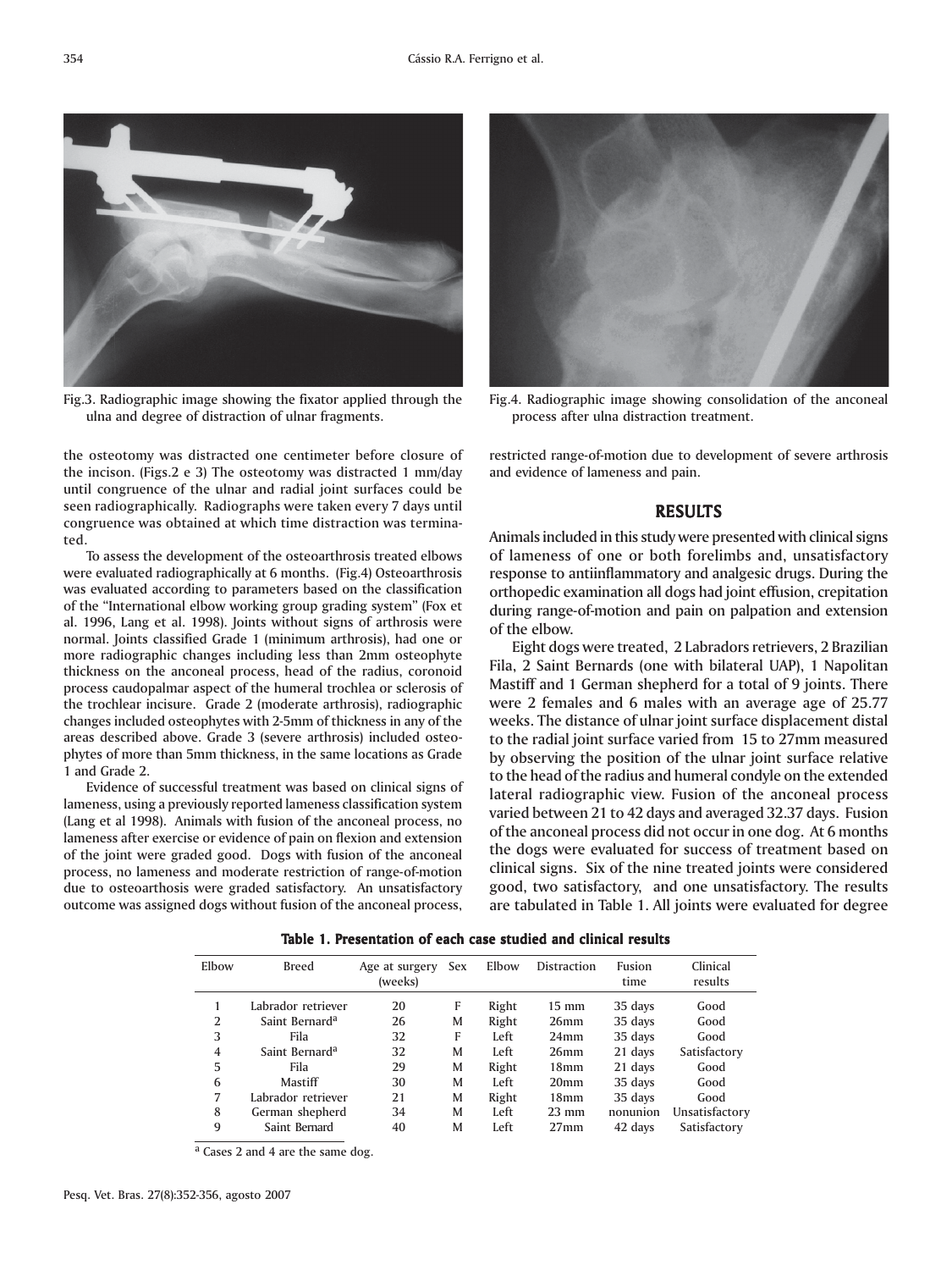| Elbow | <b>Breed</b>              | Pre-surgical<br>arthrosis grade | Outcome<br>after fusion | <b>Arthrosis</b><br>after fusion | Results after<br>6 months | 6-month<br>arthrosis grade |
|-------|---------------------------|---------------------------------|-------------------------|----------------------------------|---------------------------|----------------------------|
|       | Labradorretriever         | Normal                          | good                    | normal                           | good                      | Normal                     |
| 2     | SaintBernard <sup>a</sup> | Normal                          | good                    | normal                           | good                      | grade 1                    |
| 3     | Fila                      | grade1                          | good                    | grade 1                          | satisfactory              | grade 2                    |
| 4     | SaintBernard <sup>a</sup> | Normal                          | satisfactory            | grade 1                          | satisfactory              | grade 2                    |
| 5     | Fila                      | Normal                          | good                    | normal                           | good                      | Normal                     |
| 6     | Mastiff                   | grade 1                         | good                    | grade 1                          | good                      | grade 1                    |
| 7     | Labradorretriever         | Normal                          | good                    | grade 1                          | good                      | grade 1                    |
| 8     | German shepherd           | Normal                          | unsatisfactory          | grade 2                          | unsatisfactory            | grade 3                    |
| 9     | SaintBernard              | grade1                          | satisfactory            | grade 1                          | satisfactory              | grade 1                    |

Table 2. Grades of each animal, in a 6-month-period of analysis

 $a$  Cases 2 and 4 are the same dog.

of pre-surgical arthrosis, during the distraction time and after 6 months of treatment. Results are tabulated in Table 2.

## **DISCUSSION**

With the elbow in extension the anconeal process fits into the olecranon fossa of the humerus, is entirely intraarticular and has no muscular or ligamentous attachments (Beal et al. 2003). An ununited anconeal process (UAP) is a free fragment of bone within the elbow joint resulting in irritation, abnormal joint surface wear and osteoarthritis. Clinical signs of UAP include lameness, reduced extension and flexion during the stance phase of the gait, outward rotation of the antebrachium, pain on extension of the elbow, joint effusion, periarticular thickening, and loss of range-of-motion. Elbow joint surface pathology includes loss of cartilage, eburnation of subchondral bone and remodeling of the olecranon fossa. Radiographically, the UAP, periarticular osteophytes and subchondral boney changes can be seen. UAP in dogs usually results in disabling, painful osteoarthritis (Sjöström 1998).

Results of various treatments for UAP have been variable and unpredictable. Treatment has included conservative management of lameness, removal, stabilization using lag screw fixation techniques, ulnar osteotomy, and ulnar osteotomy with lag-screw fixation (Cross & Chambers 1997, Sjöström 1998, Turner et al. 1998).

Conservative treatment consisting of weight management, exercise modification and use of non steroidal anti-inflammatory drugs to control pain does not significantly alter the progression of osteoarthritis and comfortable use of the limb is not achieved (Brinker et al. 1999).

Removal of UAP has been described as the traditional surgical treatment. Long term results following removal have been variable with reports of 50% being free of lameness and approximately 70% improved over presurgery lameness. With removal of the UAP instability of the elbow is present resulting in continued progression of osteoarthritis. Results may be acceptable for dogs kept as pets but is unacceptable for working dogs (Krotscheck et al. 2000).

Stabilization of the UAP by lag screw fixation has been described (Fox et al. 1996, Schulz & Krotscheck 2003). With accurate and stable fixation union of the UAP to the ulna occurred resulting in remission of lameness and cessation of progressive osteoarthritis. Two dogs returned to successful working and show competition (Fox et al. 1996).

With concern for elbow incongruency as a significant contributing factor in the evolution of UAP, in selected cases ulnar osteotomy to allow realignment of the ulnar and radial joint surfaces and reduction of the shearing forces on the UAP have resulted in fusion of the process (Fox et al. 1996, Meyer-Lindenberg 2001). Stabilization of the anconeal process by lag screw fixation combined with ulnar osteotomy has been described (Krotscheck et al. 2001, Schulz & Krotscheck 2003). With ulnar osteotomy and accurate and stable fixation, union of the UAP to the ulna occurred resulting in remission of lameness and cessation of progressive osteoarthrhritis. Common to these procedures has been inconsistent healing of the ulnar osteotomy and other complications such as rotation of the ulna, and large callus formation.

Exposure and accurate alignment for fixation of UAP is difficult. When perfect positioning and fixation of the UAP is not achieved abnormal contact with the trochlea of the humerus during extension of the elbow exists. Abnormal shear forces on the UAP result in fatigue and failure of the screw and instability of the UAP (Fox et al. 1996, Cross & Chambers 1997).

To avoid arthrotomy, arthroscopic assisted insertion of a canulated screw has been described. Using the arthroscope, direct visualization of the anconeal fragment was possible and as the screw is placed and tightened anatomic reduction and stabilization was be confirmed. Successful boney union was verified 8 months later, but incomplete union of the ulnar osteotomy was also present (Parrisius 1985).

The procedure reported here addresses the ulnar osteotomy by aligning the ulnar axially with an intramedullary pin, stabilization of the osteotomy by application of an external skeletal fixator, and realignment of the joint surfaces and reduction of the shear forces on the anconeal process by dynamic distraction of the osteotomy until realignment of the joint surface could be determined radiographically. In this study fusion appears to have occurred in less time than previously reported, and invasion of the joint was avoided eliminating the morbidity associated with surgical invasion of the joint. The results and logic behind this procedure suggest an additional option for management of UAP.

## **CONCLUSION**

Ulnar osteotomy, axial alignment and stabilization of the ulna, and dynamic distraction of the osteotomy until alignment of the radio-ulnar joint surface is achieved results in reduction